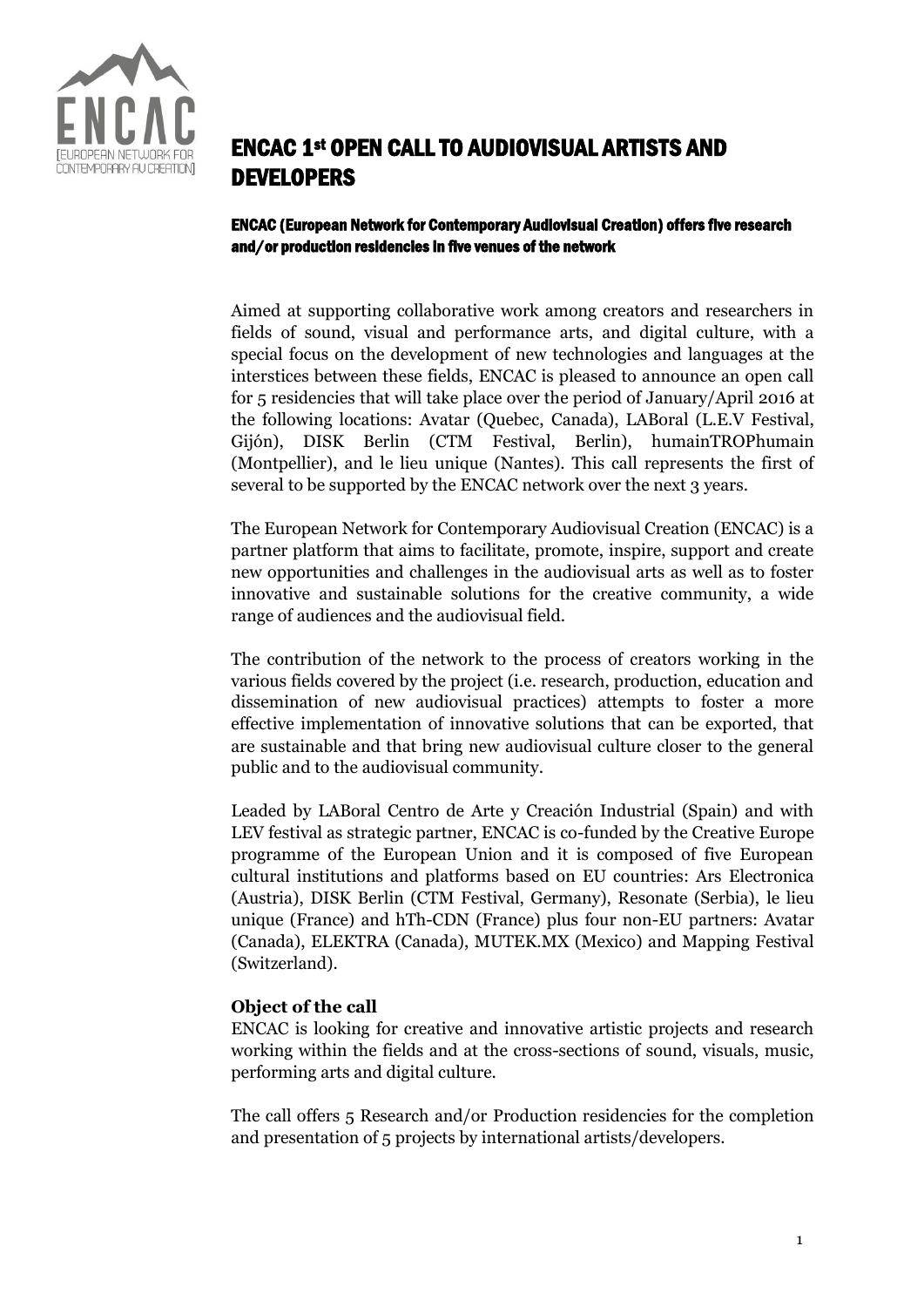

The residencies offer a chance for artists to research, conceive, produce and present new artistic works, new tools, methods, formats and perspectives for audiovisual creation.

Presentation format depends on the nature of the residency, and may range from a final performance, an informal work-in-progress presentation, installation, a talk or workshop-style format, or other.

Resident artists will receive technical and artistic guidance during the development of their research and production. The support will be provided by the hosting venue and its network of collaborators.

# **Addressed to**

This competition is open for artists/developers worldwide, which are working on all kinds of innovative concepts and ideas in the fields of intermedia research on sound, visuals, music, performing arts and digital culture. Each of the residencies also have particular focal points, as summarized here:

- sound and electronic art
- experimental audiovisual creation

- audiovisual creation and performance: new tools, methods, formats and perspectives

- scenic fact in relation to digital art and new technologies
- experimental music instruments

# **Applications**

Submitted project proposals must be original, unique, and as of yet unpublished. This call will not accept works that have been previously published or awarded prizes.

While applicants are asked to select the residence they wish to apply, the curatorial committee may consider that the project is more suitable for a different venue than the one selected by the applicant.

An applicant may apply for more than one residency.

The application should include:

- A personal testimony video introducing the artist(s), describing the choice of residency location and providing an outline of the concept/idea/project which the artist wishes to pursue (up to 5 minutes)

- A draft production plan with a budget and a timeline/schedule
- A selected portfolio of works which showcases projects the artist is proud of
- A bio and his/her/their contact details

Proposals may be submitted online [here](http://www.laboralcentrodearte.org/en/r/convocatorias/i-convo-encac)

The **deadline for submission is 12th August 2015**, at 11:00 PM (Spanish time)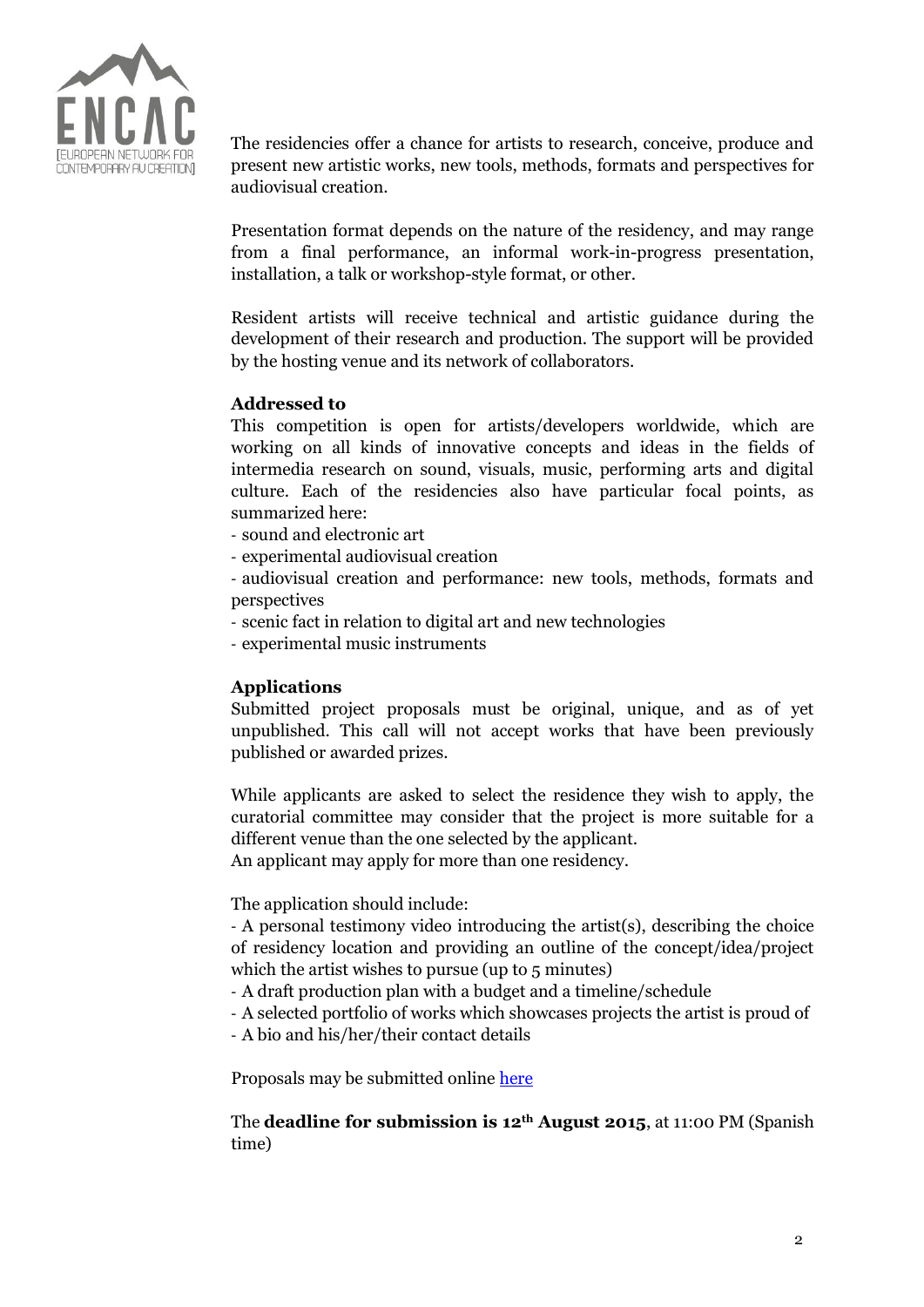

# **Jury**

The curatorial committee will meet in September 2015 and select the winning projects. [More information](http://www.laboralcentrodearte.org/en/files/2015/encac/red) on the curatorial committee, which is comprised by a member of each of the institutions and platforms involved in the network.

Every project submitted for consideration will be evaluated according to the following criteria:

- The predefined lines and themes of interest for ENCAC
- Technology used and quality of the proposal
- Degree of innovation / originality
- Compelling conception
- High optimization of the resources available and suitability of the project for the selected venue
- Sustainable and adaptable to other ENCAC network venues
- Artistic and conceptual quality of the proposal

Exceptionally, the curatorial committee may consider that one of the proposals could potentially grow and further develop in an interesting way for the network, and for the project itself. In this case, it will be possible for the curatorial committee to assign the resources of two residencies to that specific proposal, doubling the budget and period of residency.

# **Information and Queries:**

For any additional information or queries regarding the open call: encac@laboralcentrodearte.org Participation in this call implies acceptance of these requirements.

## **Conditions**

The monetary award will cover the full amount of expenses derived from the residency and presentation, subject to Personal Income Tax (IRPF) and other taxes under current legislation.

During the period of the residency, the artist will perform some public activity to show the creative and production process. This activity may include visits to the studio, talks and educational activities targeting different audiences.

The selected works will be presented in the venue where they have been produced but they could also be presented at any other venue/s or platform/s belonging to the network. The presentation will be adapted to the type of project, available space and context.

## **Entry details and rights**

The artists or collective authors of the selected projects will be asked to sign a contract with the hosting institution which regulates terms, deadline revision, payment, and the transfer of public communication rights during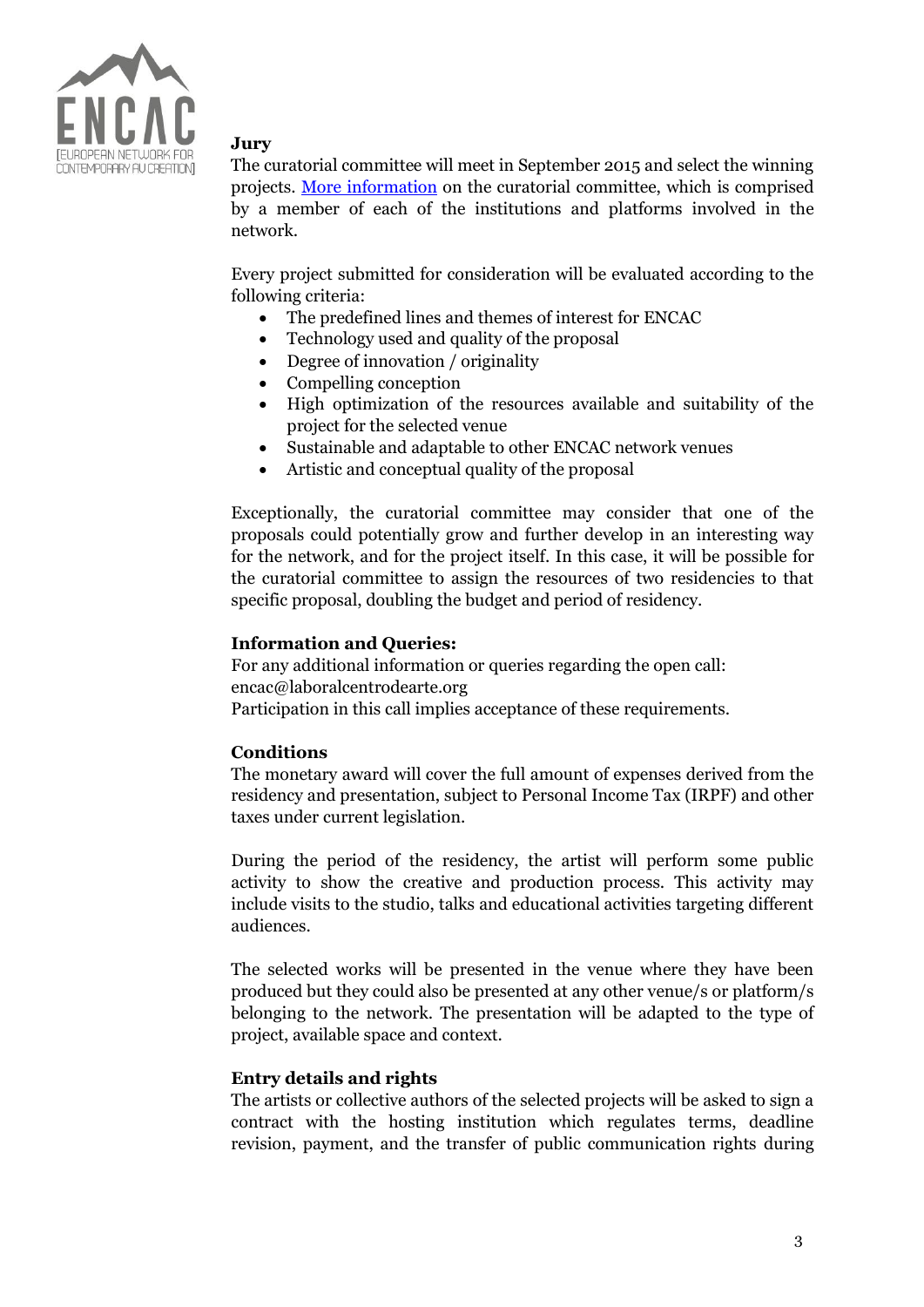

the residence and presentation period as well as for the distribution of the artwork for promotional purposes.

Documentation and Promotion: The organizer LABoral together with the project partners (LEV Festival, ES, hTh-CDN Montpellier, FR, le lieu unique, FR, Ars Electronica, AT, DISK, DE, Magnetic Field N, RS, Avatar Quebec, CA, ELEKTRA, CA, MUTEK.MX, MX and Mapping Festival, CH) as well as supporters or board members of the institutions that integrate the European Network for Contemporary Audiovisual Creation wish to make the results of the competition accessible to as large audience as possible. To achieve this, a public relations and communication campaign aimed at particular media outlets (press, radio, TV and Internet) will be conducted. The works selected by the curatorial committee will be documented (as a whole or in part) via the following media: - LABoral website (www.laboralcentrodearte.org) - Project website (http://www.laboralcentrodearte.org/en/encac)- Homepage and media of all project partners and supporters/board members' catalogues and/or other brochures. All participants will be asked to submit texts and material accordingly. Participants are respectfully requested to prepare graphics and texts related to their residency and to submit them in the best possible quality. All participants will be asked to develop content (in the format agreed by the parties) for the multimedia label of the ENCAC network. In order to promote network activities, information about the work will be published via online prior to their presentation. Due to technical and organizational constraints, LABoral and the project partners reserve the right to determine the actual extent, timing and layout/editing of the abovementioned material and documentation.





Co-funded by the **Creative Europe Programme** of the European Union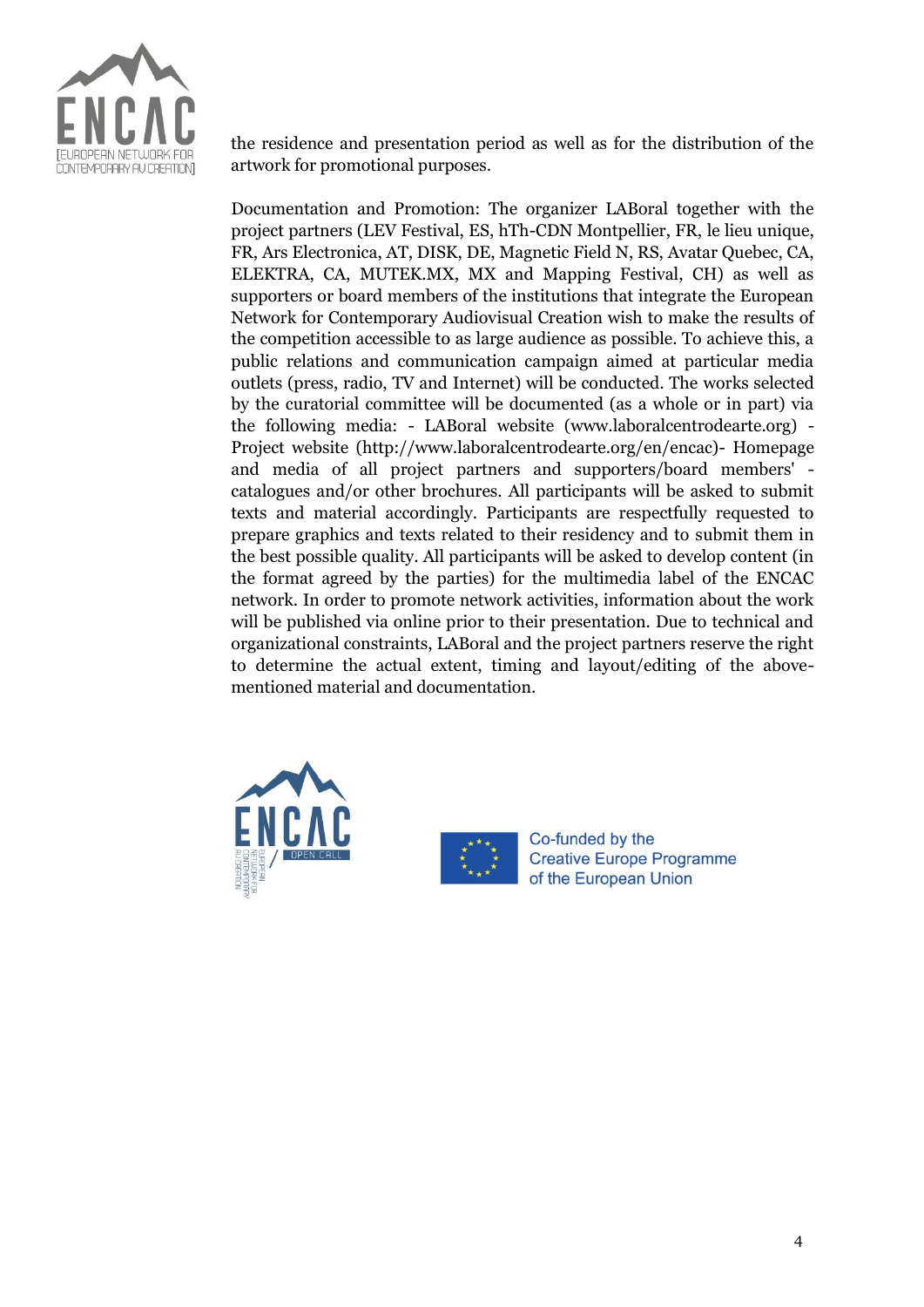

#### **Residence**

**Object**: research and production residency on sound art

**Description**: residency for the research and creation of an artwork that involves sound and electronic art

**Venue**: Avatar (Quebec, Canada[\) http://avatarquebec.org/en/](http://avatarquebec.org/en/)

**Period**: two weeks in February 2016

**Fee**: 2.000 €<sup>\*</sup> including fee, production costs and per diem

The hosting institution will provide travel and accommodation.

Access to AVATAR facilities and technical support

\* This amount has been calculated using the exchange value of the Canadian dollar to Euro on April 6, 2015  $(1)$  Canadian dollar = 0.72 euros). The final exchange value will be the current one on the date of the transfer.

**Avatar** is a self-run artist centre specialized in researching, creating, disseminating, publishing, and distributing audio and electronic art. Avatar's primary mission is to promote the research, creation, and dissemination of audio and electronic art in all its current and future forms to continually revitalize artists and their discipline.

#### **Space:**

Research and recording studios, a multi-purpose room, a computer laboratory, and an electronics lab containing cutting-edge audio and electronic equipment. Avatar has also had a public listening centre since the summer of 2012.





### **Available equipment:**

Recording Studio:

- Piano Yamaha Disklavier Pro C7
- ProTools HD Native with Apogee interface
- 5.1 Genelec Monitoring System
- Analog mastering processors
- Focusrite, Millenia and Avalon preamplifiers
- Neumann, AKG, DPA, Rover and Shure microphones
- Great selection of DAWs and plugins (Waves, Ableton Live, Logic Pro, GRM Tools, etc.)
- Sound Devices mobile recording equipment

#### Electronics and Media Equipment:

- Electronic interfaces (Arduino, Rasperry Pi, Udoo), and selection of sensors and Electronic devices

- Photo/Video equipment (2 Canon 7D with a selection of lenses)
- Controllers
- Audio monitors
- Video projector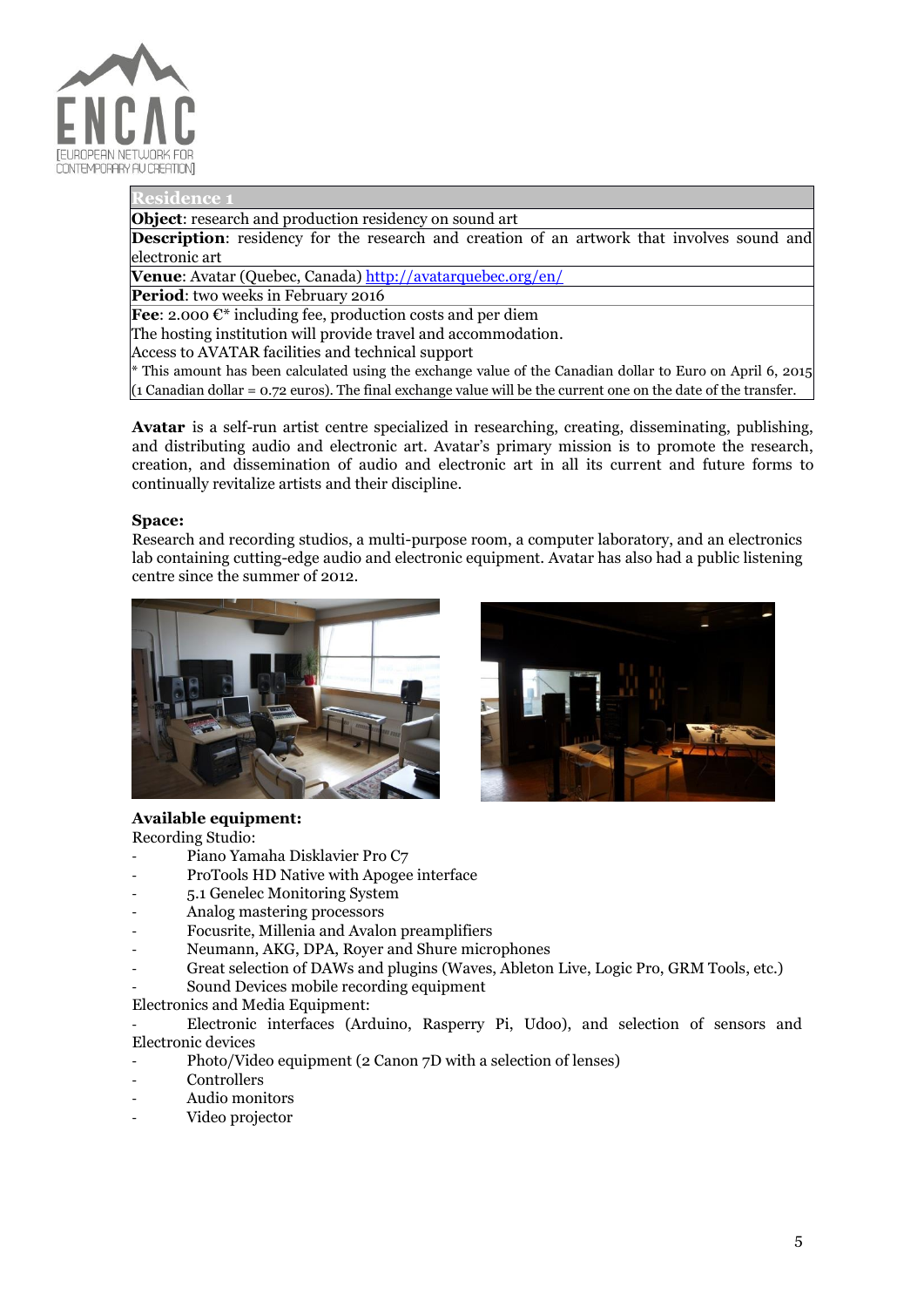

#### **Resider**

**Object**: research and production residency on audiovisual art

**Description:** Production of an audiovisual piece that works with light, video and sound.

Addressed to all creators interested in the evolution of multimedia creation related to audiovisual culture: performances, live audiovisual, audiovisual installations including digital sets, light architecture. The aim is to extend the limits within the world of experimental audiovisual creation applied to the context of the performance.

Final results will be presented at LEV festival 2016, taking place on April 28, 29 and 30th, 2016. Proposals whose visual aspect enrich the objectives of the Festival will be especially valued.

**Venue**: LABoral Centro de Arte y creación Industrial (Gijón, Spain)

[www.laboralcentrodearte.org](http://www.laboralcentrodearte.org/) and www.levfestival.com

**Period**: two weeks in April 2016

**Fee**: 3.500 €, which includes material costs needed to conduct the research/ produce the work, as well as the final presentation fee. LABoral will provide a return ticket to Gijón and accommodation during the residency period. Access to LABoral Production Centre, technical, production and artistic support both by LABoral and LEV.

**LABoral Centro de Arte y Creación Industrial** is an open platform for research, production, dissemination and interpretation of emerging cultural forms that result from the shifts brought by the creative use of new technologies. Plataforma Cero is LABoral's production centre for contemporary artworks and other cultural projects. Offering technical support, advice, resources and infrastructures to creators, working groups and educators, it facilitates the development of projects in the fields of arts and design.





**Space:** Studio for the artist. Structure of laboratories and training facilities: laboratory of experimental electronics and software, digital fabrication laboratory, audiovisual production platform, sound laboratory.

#### **Available equipment:** fabLAB:

- CNC milling machine
- Laser-cut machine
- 3D printers
- Vertical drill machine
- **Plotter**
- Manual thermal plate
- Cutting plotter

Plat0:

- Area: 319.70 m<sup>2</sup>
- Soundproofed ceiling
- Self-supporting truss structure
- 7 MB symmetrical bandwidth

Audiovisual Laboratory:

- Photo/video equipment
- **Microphones**
- **Recorders**
- **Projectors** 
	- Computer equipment and software

For detailed technical specifications on the equipment  $[+]$ 

LABoral has an annual budget for the purchase of equipment that could support the specific needs for technical equipment of the selected projects. Potential candidates are asked to clearly state anticipated needs regarding technical and artistic support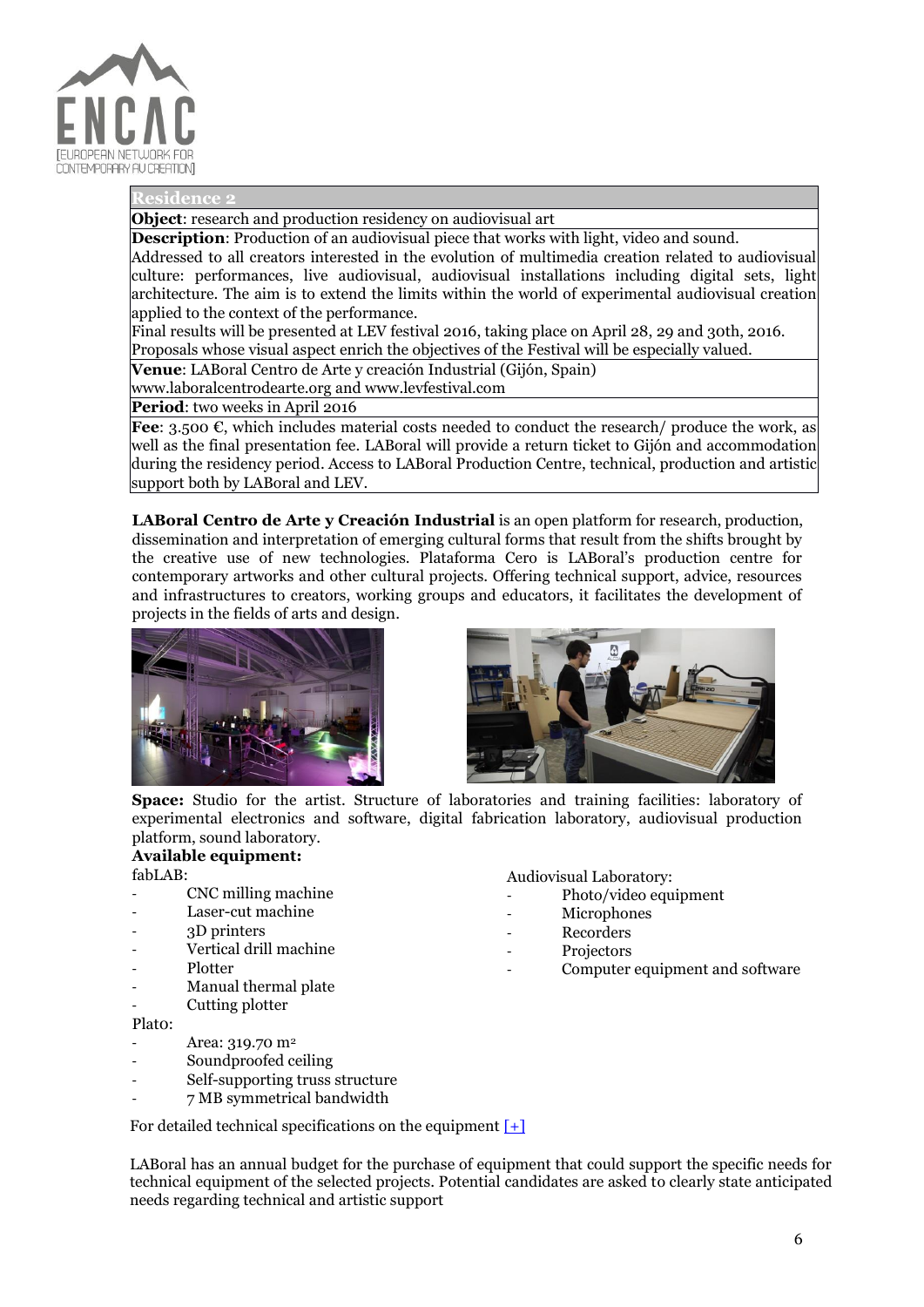

#### **Resid**

**Object**: research and production of audiovisual art

**Description:** DISK Berlin is offering a chance to research, conceive, and present new tools, methods, formats, and perspectives for audiovisual creation and performance. The residency will take place during the 2 weeks leading up to the CTM 2016 festival, which is produced yearly by DISK. The residency outcome will be presented at CTM 2016, 29 January  $-7$ February 2016. Through its wide network of local collaborators, DISK Berlin will support the residency-holder with technical and artistic guidance. Advice may be provided by local artists, industry professionals, researchers and theorists, hackers, technological companies, and more, working within fields of sound, music, art, digital media and their cross-sections. Potential candidates are asked to clearly state anticipated needs regarding technical and artistic support. **Venue**: residency at the ACUD cultural Centre and presentation at CTM 2016 Festival,

produced by DISK Berlin (Berlin, Germany)

<http://www.ctm-festival.de/> <http://acudmachtneu.de/>

**Residency**: 14-29 January 2016

**Presentation**: 29 January-7 February 2016

**Fee**: 4.000 €, which includes material costs needed to conduct the research/ produce the work, as well as the final presentation fee. DISK Berlin will cover stating/presentation expenses for CTM 2016, as well as return travel to Berlin, and accommodation and per diems during the residency period.

**Space:** Founded in 1991 and designated as an independent non-profit artist centre by the city of Berlin in 2014, ACUD is one of the few remaining spaces of its kind in the city's central Mitte district. On top of housing several artist studios, ACUD has since welcomed the arrival of independent cultural organisations including **DISK Berlin**, Berlin Community Radio, La Ménagerie French Theatre platform, as well as a small movie theatre, a club, a café, and a gallery space. ACUD's weekly programming supports music and club nights, films, theatre performances, exhibitions, readings, workshops and more.





#### **Available equipment:**

The residency will take place within the ground floor gallery space at ACUD, which comprises two open rooms with a total dimension of 67m2. The gallery is a raw, multipurpose space suitable for a wide range of experimentation, and offering 24-hour access to the residency-holder. It is equipped with a basic PA system and projector. Further rooms/equipment within ACUD, for example a larger-scale PA at the club, may also be available as needed.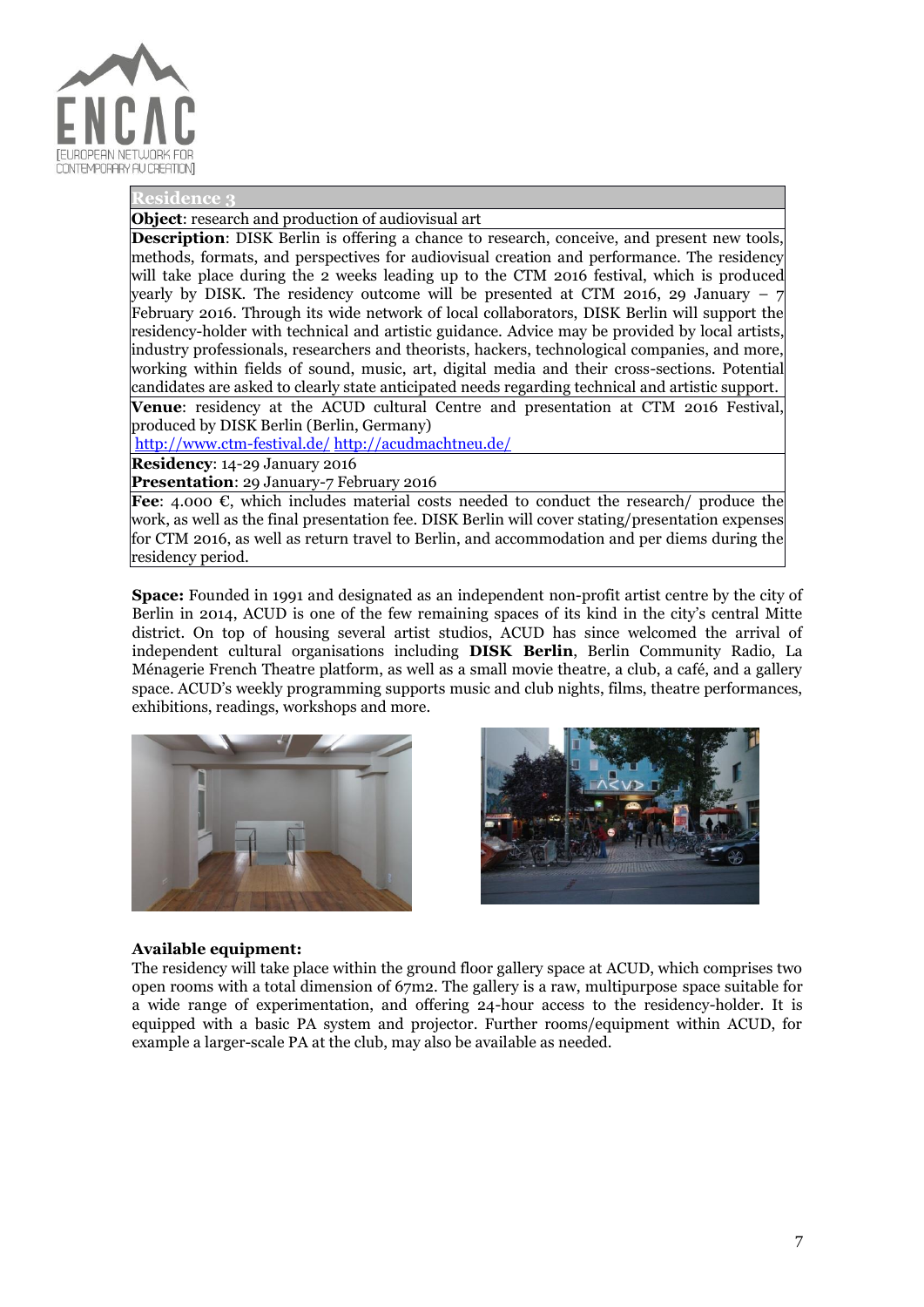

#### **Residence**

**Object**: research and production residency on performative arts and digital art

Description: The purpose of this residency is to widen the limits of the scenic fact in relation to digital art and new technologies: multimedia contemporary dance, audiovisual electronic operas, performances with light, video and sound, performances directed by artificial intelligence, robotic theatre, performances based on data manipulation. We are also open to any scenic act that reflects, explicitly or poetically, about new technologies nowadays or that perverts, mocks, abuses or misuses the technological fact.

Venue: hTh humainTROPhumain CDN Montpellier (Montpellier, France) <http://www.humaintrophumain.fr/web/>

**Period**: two weeks

**Fee**: 4.000 € including fee, material costs needed to produce the work and presentation fee. hTh humainTROPhumain will provide a return ticket to Montpellier and accommodation during the residency period, as well as per-diems.

**Humain trop humain – CDN** of Montpellier is a contemporary creation centre, for promotion, reflection and encounter, where all artistic expressions live together with digital creation, contemporary music, debate, conferences, visual arts, education… A project that aims to celebrate the creative life. Addressed to all audiences and moreover for those who stoke the fire of curiosity.







**Space:** 2 training facilities, recording studio, big stage, audiovisual production laboratory, costume laboratory

### **Available equipment:**

Full theatre equipment (sound, video, lights) Digital art department equipment: microcontrollers, computers, sensors, editing software.

For detailed technical specifications on the theatre equipment + digital art department equipment.

Humain trop humain has an annual budget for the purchase of equipment that could improve the actual gear if needed for the selected project.